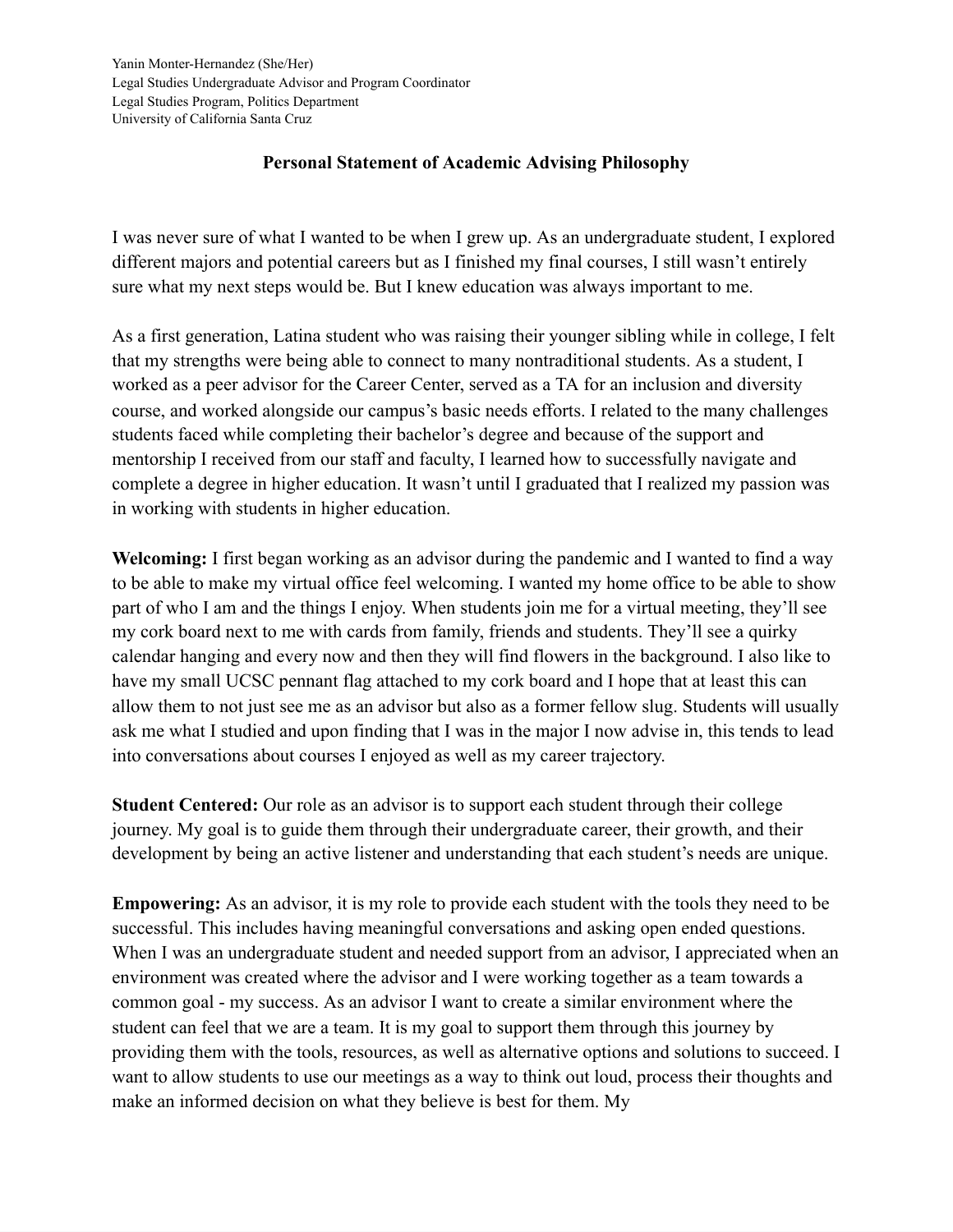goal is to support the development of their critical thinking skills as well as their problem solving skills.

**Caring:** Completing an undergraduate career isn't easy, especially for nontraditional students. And scheduling to meet with an advisor for the first time can sometimes be nerve-wrecking, even more so if additional support is needed. Each student's cultural background and identity may have a different approach to navigating through the challenges a higher education brings but I want to acknowledge that scheduling our first meeting is a great accomplishment in itself. It's important as an advisor to listen to each student's needs empathetically and listen with the purpose to better understand those needs. By listening and engaging in these conversations I learn more about the student, their values, and their strengths and affirm their abilities in achieving their goals.

**Inclusivity:** As an advisor, it's important for me to create an inclusive environment, especially for our non-traditional students. I strive to do so by continually connecting with and learning from our university's resource centers, especially those that support marginalized communities. Through a developmental advising approach, my goal is to help incorporate their interests into their academics as well as help guide them towards future pathways. Our university prides itself on being a diverse community and it's important to welcome diversity while recognizing each student's uniqueness.

**Strong Relationships:** With a caseload of over 300 students, this can open the opportunity for 300 unique conversations to happen. While each interaction is different, I like to ask students how they're feeling with their courses and if there's a specific course they are really enjoying. One of the best practices that I use to learn is through taking hand-written notes. During my advising sessions I take notes on questions that are coming up as well as any other items the student shares with me as a way for me to remember each of my students. At the end of each meeting, I like to summarize with the student what we discussed and the steps the student and I will each need to make following this conversation. For meetings where I provided extensive information and where we discuss deadlines that need to be met, I will follow up with an email to have our meeting resummarized in writing as a way to help them and myself keep track of our to-do's.

Prior to each appointment, I like to take 5-10 minutes before each meeting to review email conversations we've had, whether they were a summary of our previous meeting or a separate question sent to me, read through my notes, and review their academic progress to identify what courses they have remaining. By doing so I am able to better reconnect with the student from where we left off and use our time more efficiently focusing on the new items the student is wanting us to discuss.